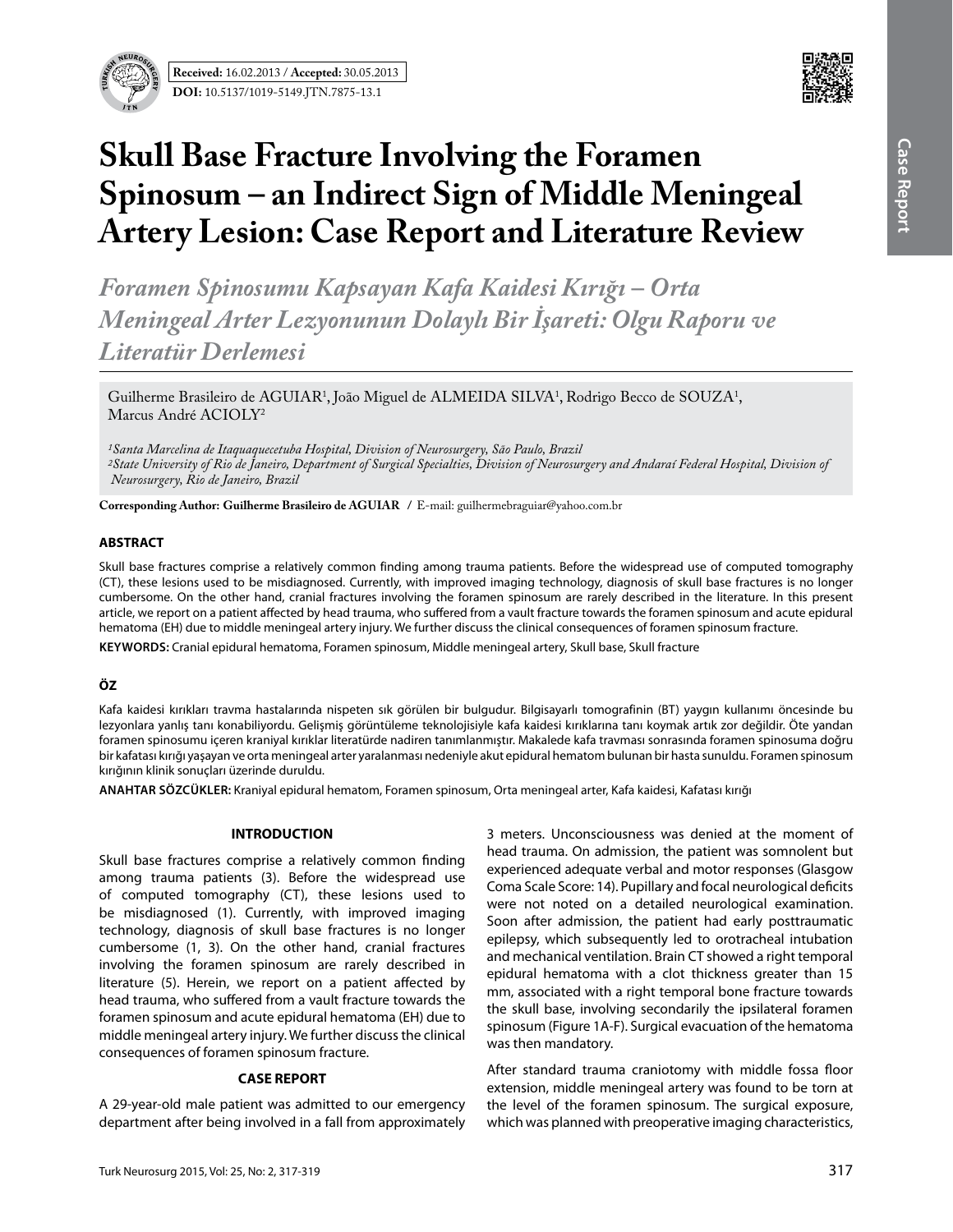

**Figure 1:** Computed tomography (CT) scans in axial view **(A-D)**, coronal view **(E)** and 3D bony reconstruction **(F)** showing the mass effect of right temporal epidural hematoma (oblique white arrows, **A-B)**. Bone window CT **(C-E)** clearly demonstrates ipsilateral temporal basal fracture (arrowheads), which involves secondarily the foramen spinosum **(C-F)**. Intraoperatively, the middle meningeal artery was found to be torn at the junction of the fracture line and the foramen spinosum.

facilitated the rapid approach to the foramen spinosum and the resolution of the arterial lesion. Despite prompt and effective surgical treatment, the patient deceased at the 4<sup>th</sup> postoperative day of delayed ischemic damage related to head trauma.

# **DISCUSSION**

With current imaging technology, most temporal bone and skull base fractures are easily detected, and the challenge now lies in predicting the severity of injury and possible complications (3), namely dural lacerations and neurovascular injuries (5, 7). The most common complications of temporal trauma are hemotympanum, facial nerve palsy, conductive or sensorineural hearing loss, cerebrospinal fluid leak (8) and epidural hemorrhage (3-5, 8).

The pathogenesis of EH is multifaceted occurring as a result from middle meningeal artery, middle meningeal vein, diploic veins and venous sinuses injuries (2). The classical representation is middle meningeal artery rupture as the main cause of EHs (2, 4). However, Fishpool et al. (4) have recently addressed the anatomical aspects of the meningeal vasculature at the level of the greater sphenoid wing. They described a pair of dural sinuses that accompany the artery during most of its course forming a rather plexiform configuration caudally to the foramen spinosum (4). With such description, the authors claimed that exclusive arterial lesion would occur rarely as the cause of EHs (4). In addition, in a large study including both adults and children, middle

meningeal artery injury was described in only 36% and 18% of EH patients, respectively (6).

Our patient was affected by the classical sequence of head trauma, laterobasal cranial fracture and EH. Foramen spinosum fracture, which is subtle in nature and largely unnoted, is rarely reported in the scope of EH (5). Of note, however, is the association with middle meningeal artery injury, as previously described (5) and we have observed. Preoperative suspicion is of utmost importance, being determinant for patient survival by avoiding management delay. When a foramen spinosum fracture is detected in association to EH, craniotomy should be directed to the middle fossa floor in order to rapidly access bleeding vessels.

#### **REFERENCES**

- 1. Bonilha L, Fernandes YB, Mattos JP, Borges WA, Borges G: Bilateral internuclear ophtalmoplegia and clivus fracture following head injury: Case report. Arq Neuropsiquiatr 60(3- A): 636-638, 2002
- 2. Bullock MR, Chesnut R, Ghajar J, Gordon D, Hartl R, Newell DW, Servadei F, Walters BC, Wilberger JE: Surgical management of acute epidural hematomas. Neurosurgery 58 Suppl 3: S7-15, 2006
- 3. Collins JM, Krishnamoorthy AK, Kubal WS, Johnson MH, Poon CS: Multidetector CT of temporal bone fractures. Semin Ultrasound CT MR 33(5): 418-431, 2012